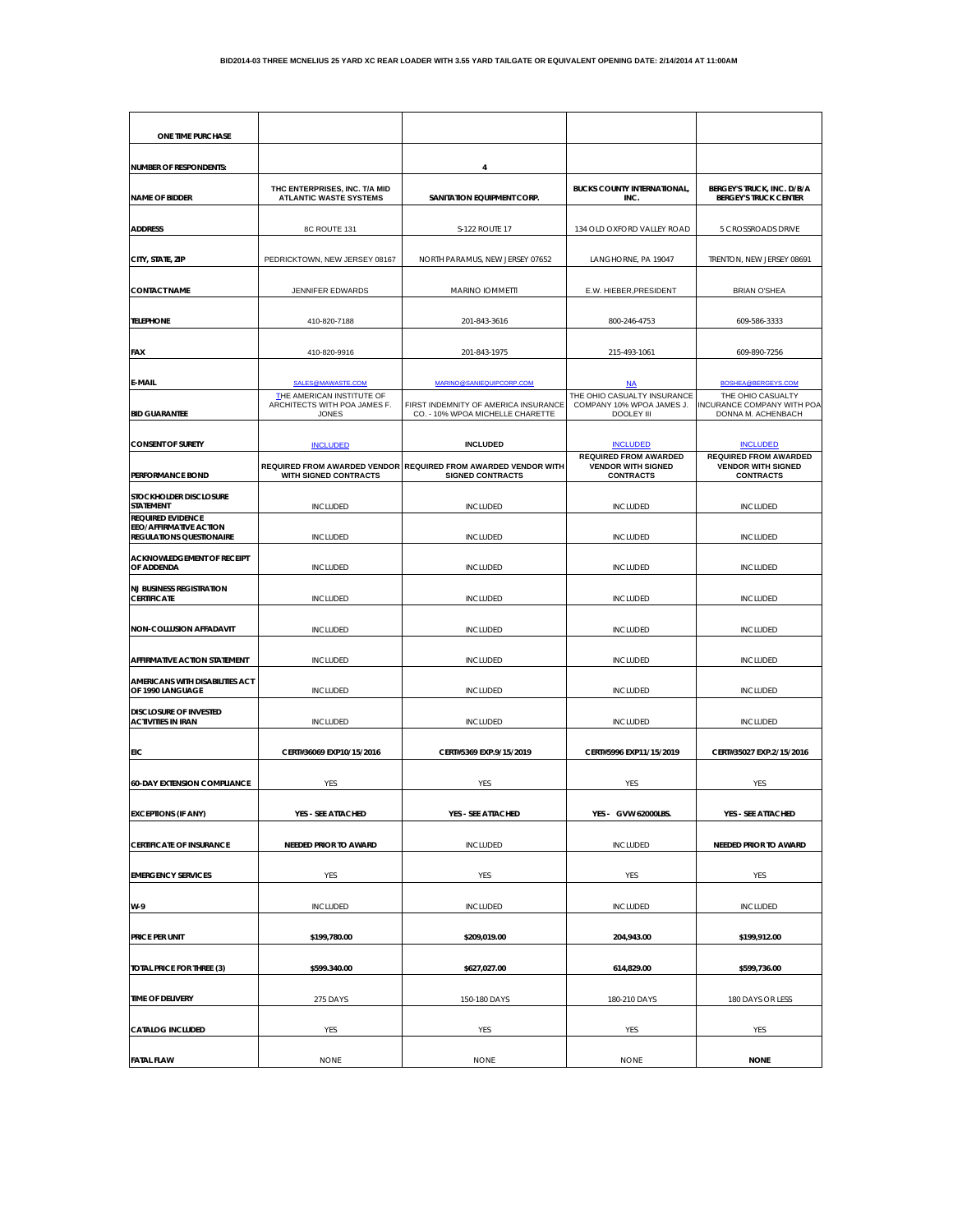Mid butic Waste Systems

**EXCEPTIONS** I. 4. 79A 80.000 PST (IF NONE, PLEASE NOTE). 5. 7 ga 80,000 PSI 14. Swing Link Arm DUSIAN 8. 89A 80,000 PSI  $\underline{V}$ , 3/16/184,000 PSI 3 X 20" 7 gp 80000 BI 4. SWINGLINK ARM DESIGN  $10<sup>2</sup>$  $\frac{11.898800000055}{11.898}$ 5. Swing Link Arm Design 12. FRONt Bolster Formed CNI 6 Swing Link Arm Design  $13.41 \times 315$ 7-Swing Link Arm DESIGN<br>GCurreatly has HELLBOOD W<br>9. Swing Link Arm DESIGN 96" Improved Height  $16.$ 1. 15,500 Improved pay.<br>P+O Pump on/off I. 1. 3/16 184,000 PSI II. 1. Speed up switch in OAb  $\overline{\mathcal{1}}$  1. Il ap 2. Dupl EStop on tailgate 4. Cast Alley are Replaceable 3. Alpron TAilgAtE OPEN W/ Pemoving Election 22 to 26 Complete 5. 3.5"x 4.2" (hawnel  $13.$ <u>JTC 3. 426Pm</u> 14. Pracking up to 1200 LB. 17. Electionic OverspEED 8. 3 micron <u> JIME2. 6" BONE 105 StrokE</u> III. 1.3.94 Cy  $3.3605$  Stroke 4. "21" 1figh<br>6. 3/16 80000 PSI 7.3/16 8000 PSI  $6.74$  102  $8.716$  124,000 PSC 9. Included HD contractors IX. 7. Execpt of Function PACKAGE, LINERS  $S + m m P$  $10.31680.000PSE$  $X_{10}$  Front ON  $\mu$  $11.31618400095C$ XI. ProvidE HEINWAMMUTY 12.3/16 184,000 PSI Booklet **BID2014-03 THREE TRUCKS** XII. I. HAND Prop/Graf Prosession...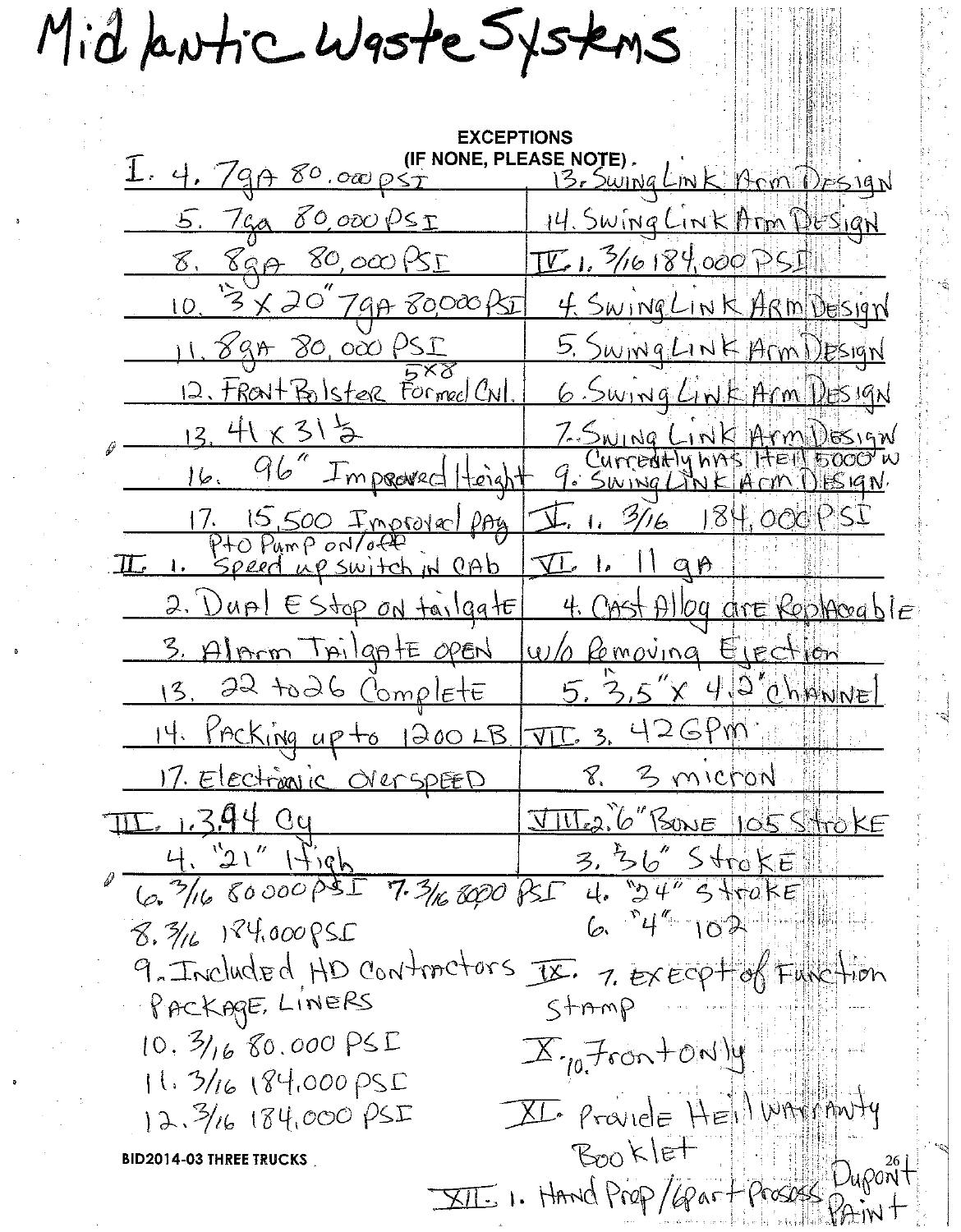| <b>EXCEPTIONS</b><br>(IF NONE, PLEASE NOTE)   |
|-----------------------------------------------|
| GVW 6200 1bs.                                 |
|                                               |
|                                               |
|                                               |
|                                               |
|                                               |
| $\mathbb{R}$<br>$\frac{c_{\rm s}}{c_{\rm B}}$ |
|                                               |
|                                               |
| 打门                                            |
|                                               |
| in the c<br>33                                |
| 医关节性关节 医牙<br>深度 一生                            |
|                                               |
|                                               |
|                                               |
|                                               |
|                                               |
|                                               |
|                                               |
|                                               |

|<br>|<br>|1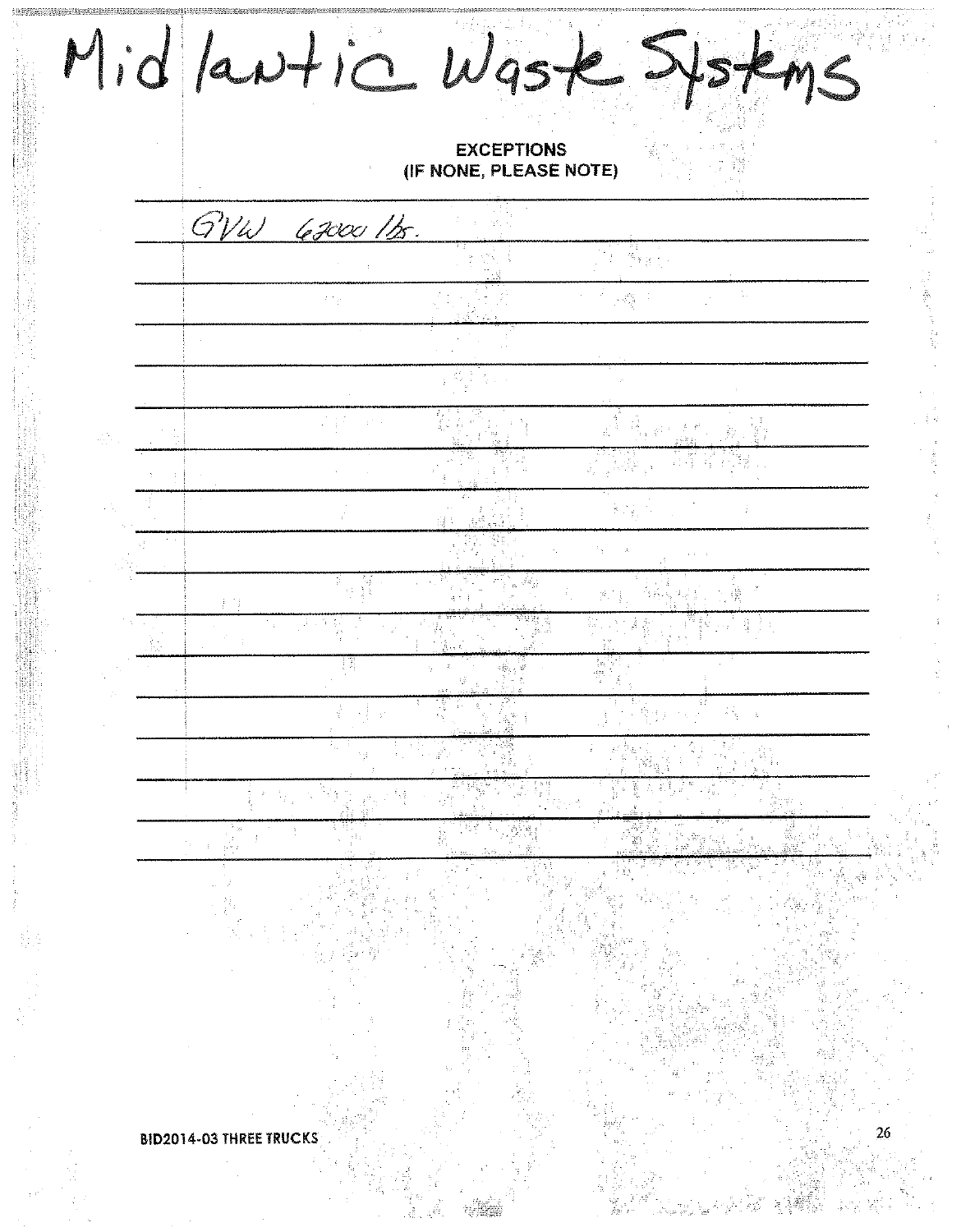

 $\sim 5^{\circ}$ 

## **EXCEPTIONS** (IF NONE, PLEASE NOTE)

62,000# GVWR

Body not robotically welded- welding done precisely by certified welders

ejector and tailgate lift controls in front of body not under body where they can

be easily ripped off or damaged. handles are greasable

Pushbuttons in front of boddy in lieu of toggle switches

loading edge 3/8" 50K in lieu of 1/4" 50K

stressproof tailgate pins

side tailgate props that you can walk under. cylinder locking mechanism is proprietary to McNeilus. This option we offer is equivelant

Our rear valve body is mounted to side of body with cover for ease of maintenance

Hydraulic hoses will be wrapped in nylon in lieu of cordura. brand specific

internal braces 1/4" 50K

ribs  $3/4"$  50K

packer edge strip 50K A 36

braces  $3x3x1/4"$  a500

gussets 10GA 50K

VA20 valve in front and VA35 valve in rear

External 10 micron absolute filter

cylinders are not induction hardened tubes are not labeled with metal tags we will furnish manuals no bowman fasteners--brand specific some electrical lines will be clamped to roof lines packer body is not ISO 9001 certified

26